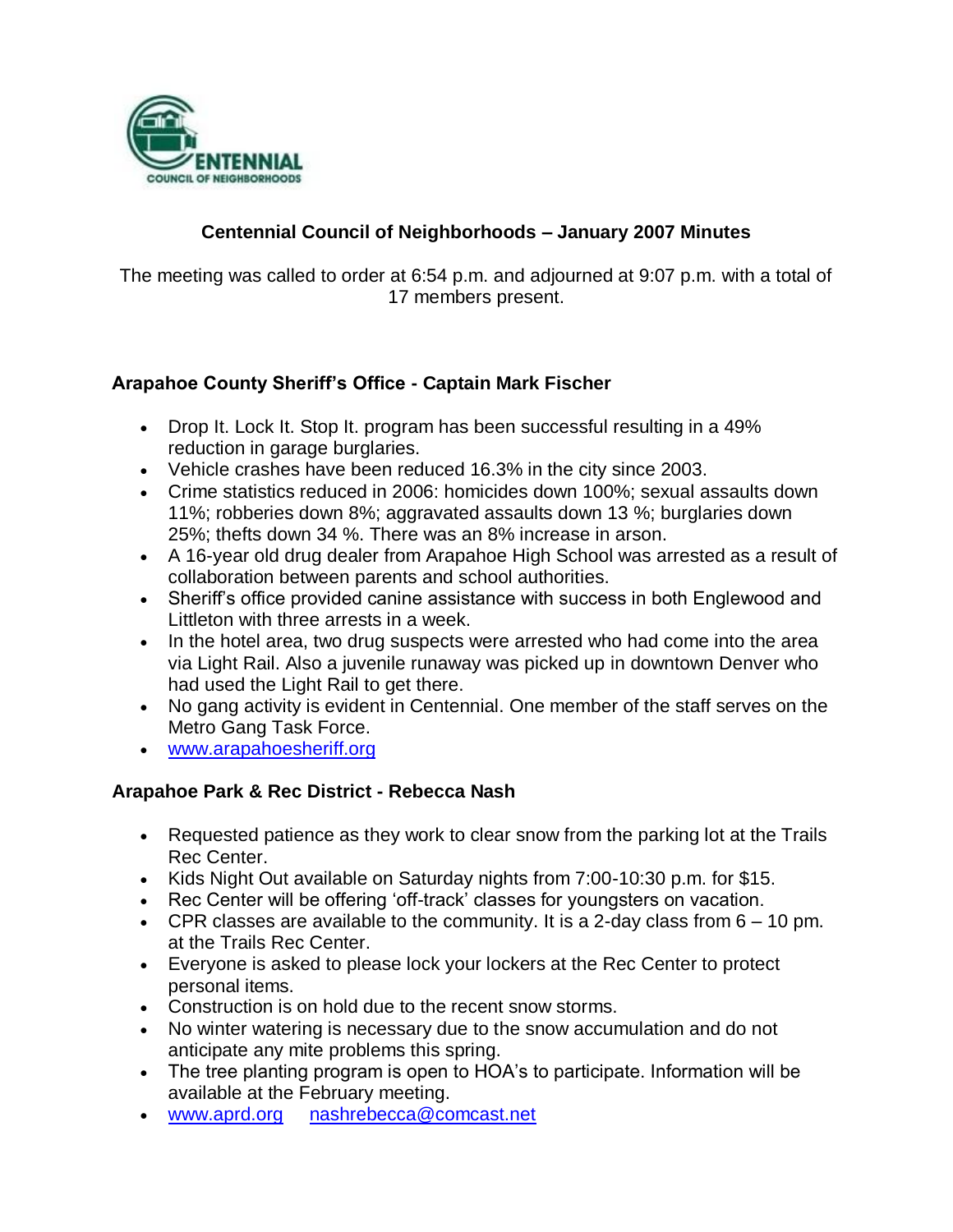# **Fire Districts - Chief Bob Rinne**

- Fire Departments have dealt with snow with additional resources brought in when storms were anticipated. Plows were placed on some fire trucks and chains on other trucks. They are working with counties and the EOC to have a plow dedicated to fire district needs. More firefighters were needed to help shovel an access to homes needing service.
- South Metro has just met the national time standard of responding to requests.
- South Metro has added additional personnel. They are mostly EMT's.
- Renovation is being done at Dry Creek and Quebec station.
- Colorado State Fire Chiefs have leased space in the South Metro facility.
- Power prams have been added to equipment to assist in lifting heavier individuals and in carrying people down stairwells.
- The public as been asked to assist by digging out fire hydrants in neighborhoods. Adopt-A-Fire hydrant program is encouraged not only in the winter but in the summer by cutting back foliage growing over & around the hydrants.
- Parker Fire District is working on a design for the fire station at Arapahoe & Euclid.
- All districts are gearing up for Democratic National Convention in 2008.
- [www.cfpd.org](http://www.cfpd.org/) [www.littletongov.org](http://www.littletongov.org/) [www.parkerfire.org](http://www.parkerfire.org/)  www.southmetro.org

## **South Suburban Rec. District - Jean Flynn**

- Distributed information on the 'Matching Gifts' program. This year there is no restriction on the planting of trees.
- Family Sports Center hosts a special night of Rock, Skate & Ride DJ night on Feb. 23. Dance/skate from 7-9 pm.
- Young actors performing an Irish Tale, *Blather, Barney & Balderdash*, on Feb. 24. at 7 pm and Feb. 25 at 3:00 pm at the Buck Rec Center. Purchase tickets online.
- Mulch is available to the public at the Willow Spring Open Space between 7:00 3:00 pm. Monday-Friday. Bring own containers.
- Council Member Suhaka announced that Centennial is working on an Open Space policy with regards to the Open Space funds available. South Suburban is interested in developing trail connections.
- www.sspr.org

## **City of Centennial - Nancy Reubert**

 The City has received over 1000 storm related phone calls. The City will take advantage to the good weather forecast this week to scrape off ice on residential streets although not to pavement level. Construction equipment is necessary to remove some of the ice. Potholes will be evident as soon as the snow melts. The storm related costs is near \$750,000. The City has applied for emergency funds to help cover the costs. There have been many assistance requests from seniors to dig out from the snow. Volunteers are being coordinated by Gail Carissimi at 303-754-3323. Mayor Pye has formed a task force to examine how the city responds to severe weather events in the future and will be coordinated by the new Deputy City Manager, Jacque Wedding-Scott.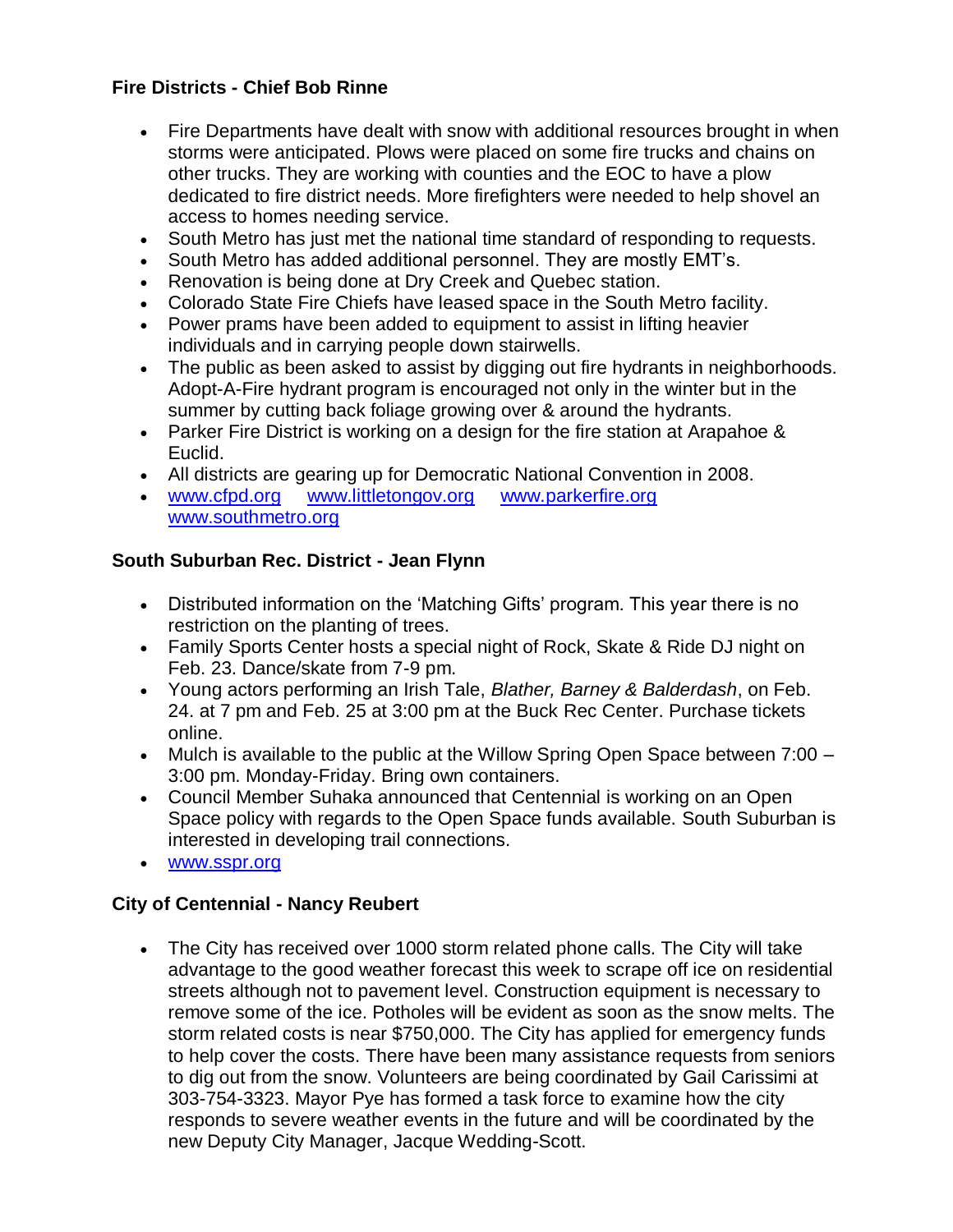- Walgreens at Southglenn is planning to move its temporary building to the new site north of Arapahoe Road.
- A public hearing is scheduled for February 21 on a proposed animal control ordinance with a vote the same night.
- A February 5 Study Session will receive a briefing on a proposed amendment to the sign ordinance re: signs in the public rights of way along main thoroughfares.
- Applications are being taken to fill the position of city treasurer due to the resignation of Doug Milliken.
- Applicants are being sought for the Liquor License Authority to fill 2 regular positions and 1 alternate position.
- The 2007 schedule for Pye and Coffee has been posted on the city web site.
- The Neighborhood Map & database project is proceeding with the latest update available next month. Nancy is looking for volunteers to find additional information.
- www.centennialcolorado.com

# **Wayne Reed, Director of Planning, Centennial – Joint Planning Agreement**

Provided an overview of the Joint Planning Agreement between the City of Centennial and Arapahoe County and the Vision Plan. It provides a blue print to address issues in neighborhoods and is designed to be proactive. The JPA addresses the area primarily east of I-25 to Jordan Road to improve design by maintaining minimum agreed upon building standards and throughput transportation needs. A Fiscal & Market analysis identified accessibility & visibility as a primary consideration as well as the disjointed nature of what was going into the area. Economics, transportation and design were considered. Mr. Reed described various possibilities for the development of the area which has close access to the Cherry Creek Trail area with recreational opportunities. A Land Use Plan is under development with a mix of uses and activity centers. The County has previously approved an MDP [Master Development Plan] at three areas within the JPA. Approximately 2000 residential units are currently located in this area but residential development is not part of the long range plan. The City & County would have to mutually agree on any changes to the plan. An IGA must be adopted by both City and County for future reference. Annexation issues are addressed in the JPA. Referrals are not. Vested property rights are protected in the JPA. CenCON agreed to support this plan.

## **Denver Water Board Irrigation Charges to HOAs – Jim Levy**

Water rate structures are being reviewed by the Denver Water Board which would bill HOA's according to the residential schedule. Increases in the water bills for HOA's may range from 40% - 90%. CAI is negotiating this issue.

# **CenCON Reports**

# **Cathy Noon, President**

The CAI renewal of dues is \$115. Moved to approve by Jim Levy and seconded by Don Strickland. Motion carried.